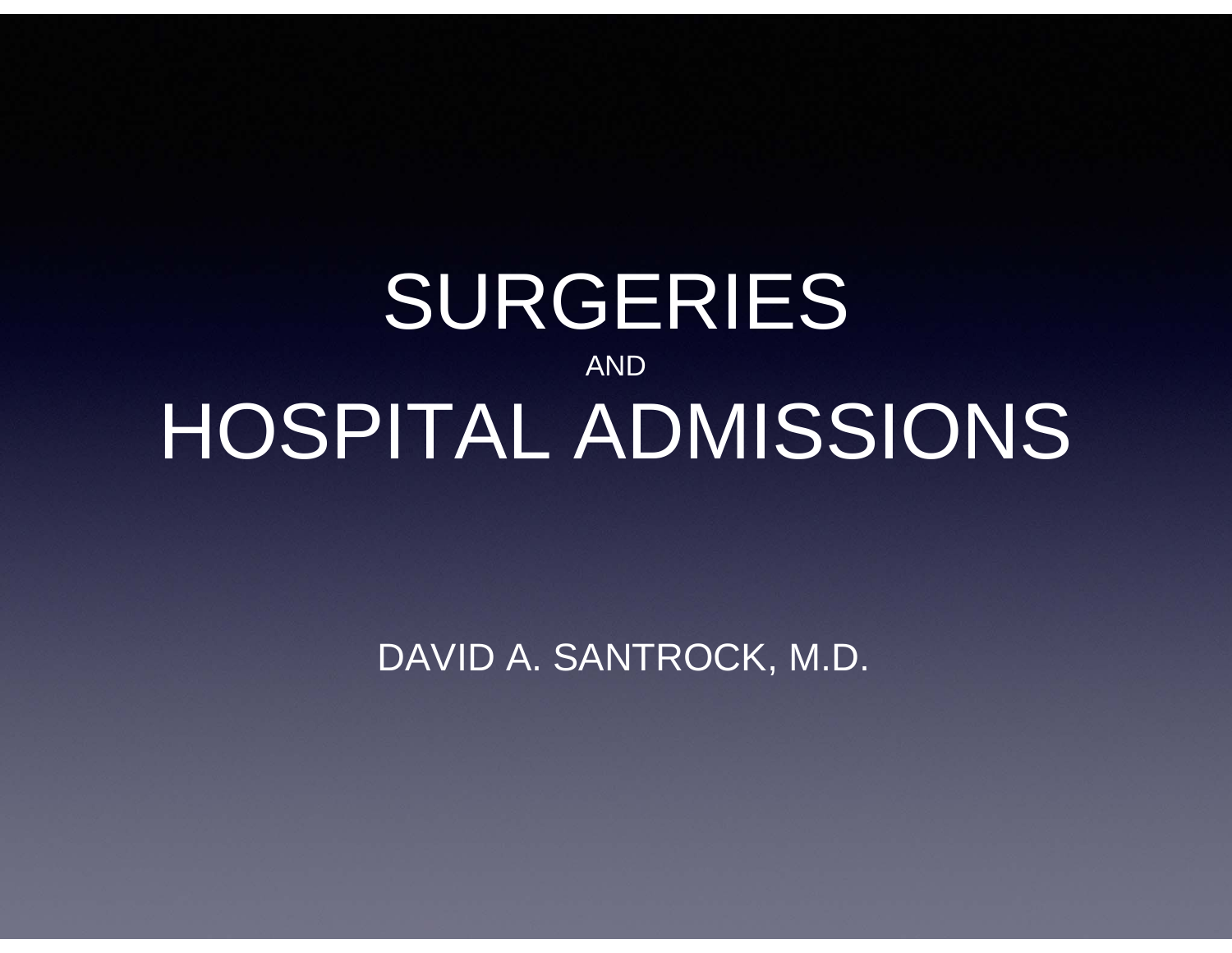# DOCTOR

# CHOICE OF DOCTOR

FAMILY DOCTOR INPUT LOCATIONREPUTATIONPATIENT REFERRALS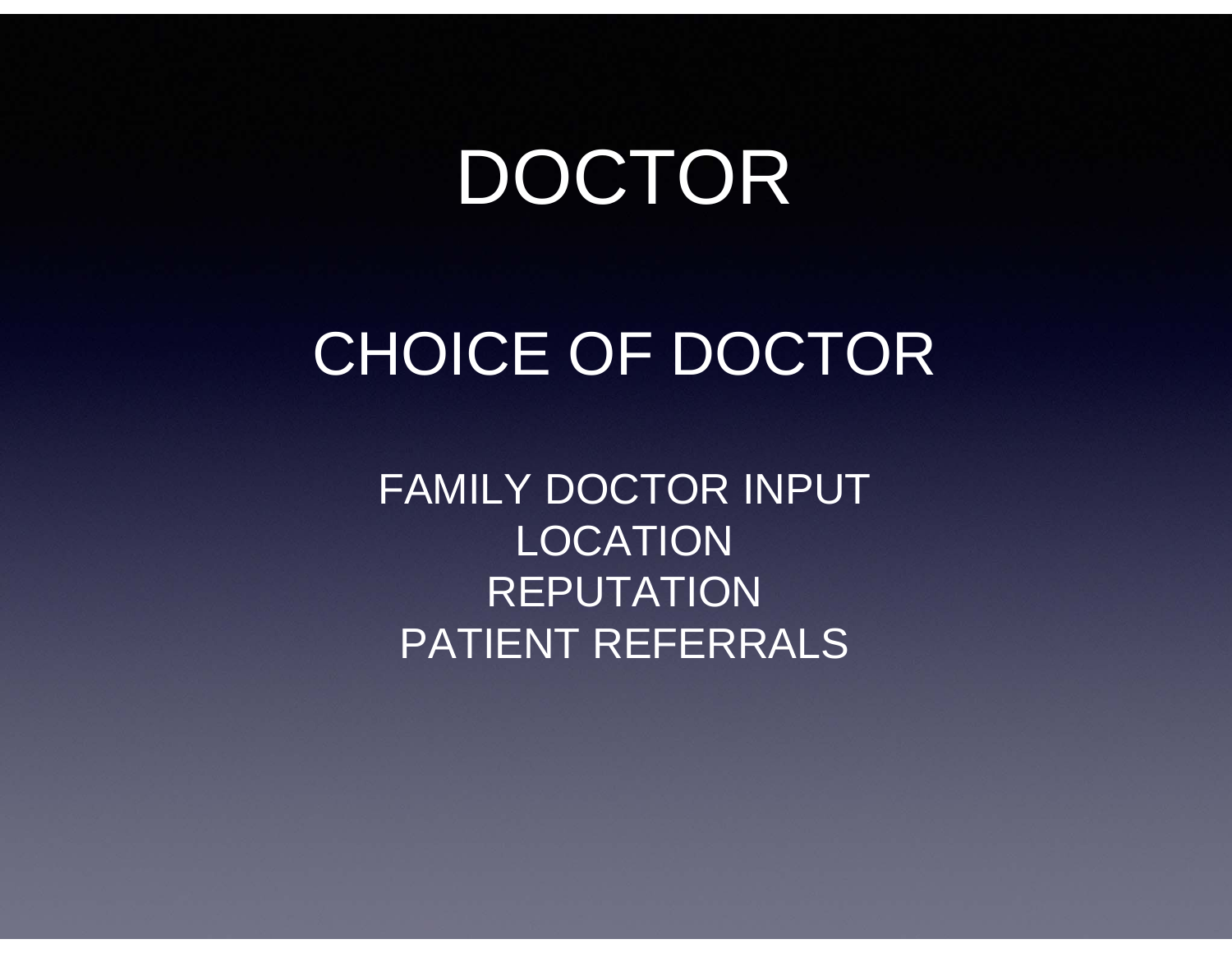## CREATE A HEALTH HISTORY, INCLUDING FAMILYPREPARING FOR VISIT

### MAKE A LIST OF MEDICATIONS AND ALLERGIES

ASK A TRUSTWORTHY PERSON TO ACCOMPANY YOU FOR THE VISIT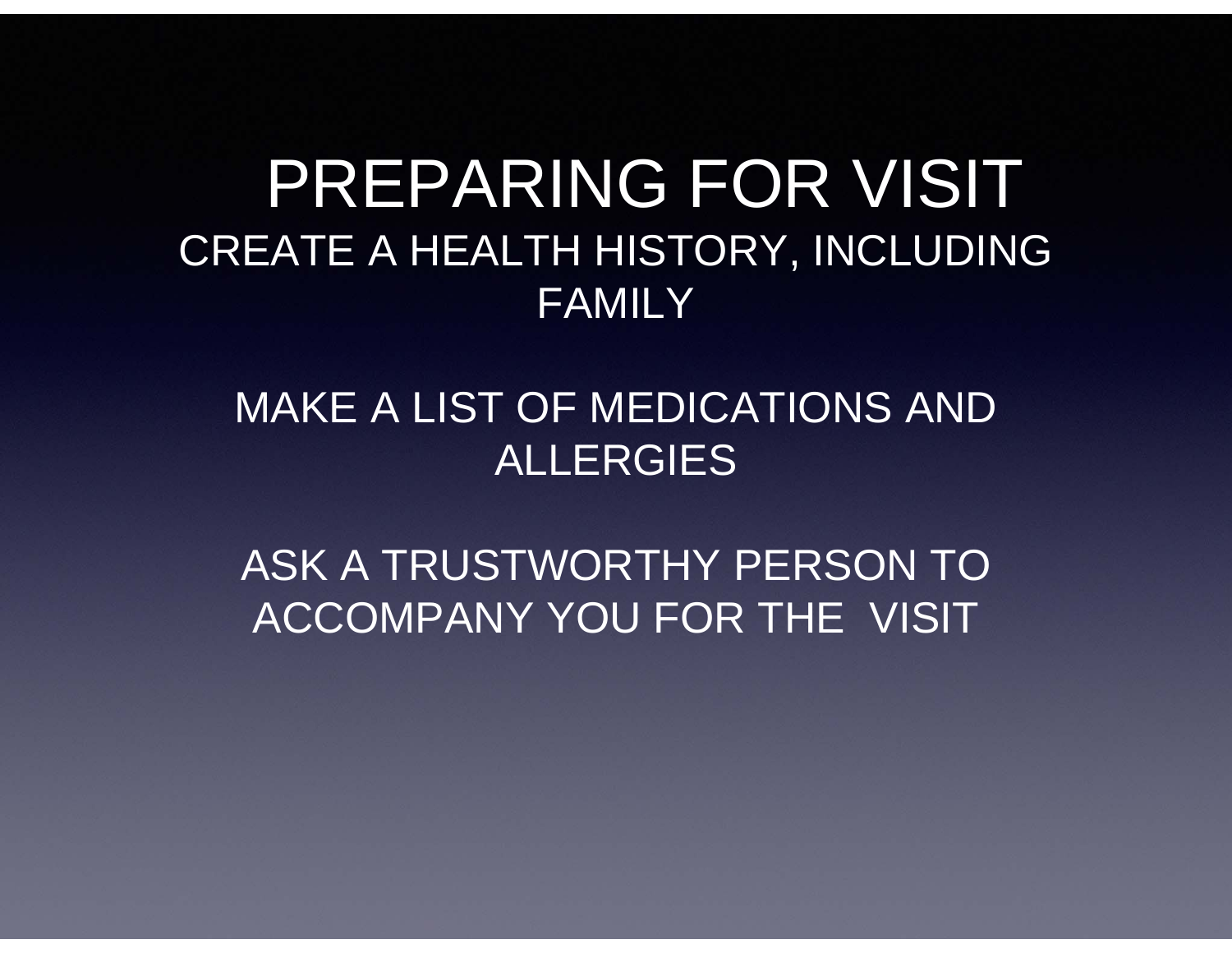### BE CONCISE

<u>VISIT AND THE STATE OF THE STATE OF THE STATE OF THE STATE OF THE STATE OF THE STATE OF THE STATE OF THE STATE OF THE STATE OF THE STATE OF THE STATE OF THE STATE OF THE STATE OF THE STATE OF THE STATE OF THE STATE OF THE</u>

#### LIMIT WHO ACCOMPANIES YOU TO THE EXAMINATION ROOM TO ONE PERSON

#### EVALUATE YOUR INTERACTION WITH THE DOCTOR

#### SENSE OF TRUST, LIKE, ENJOY

#### ?QUESTIONS?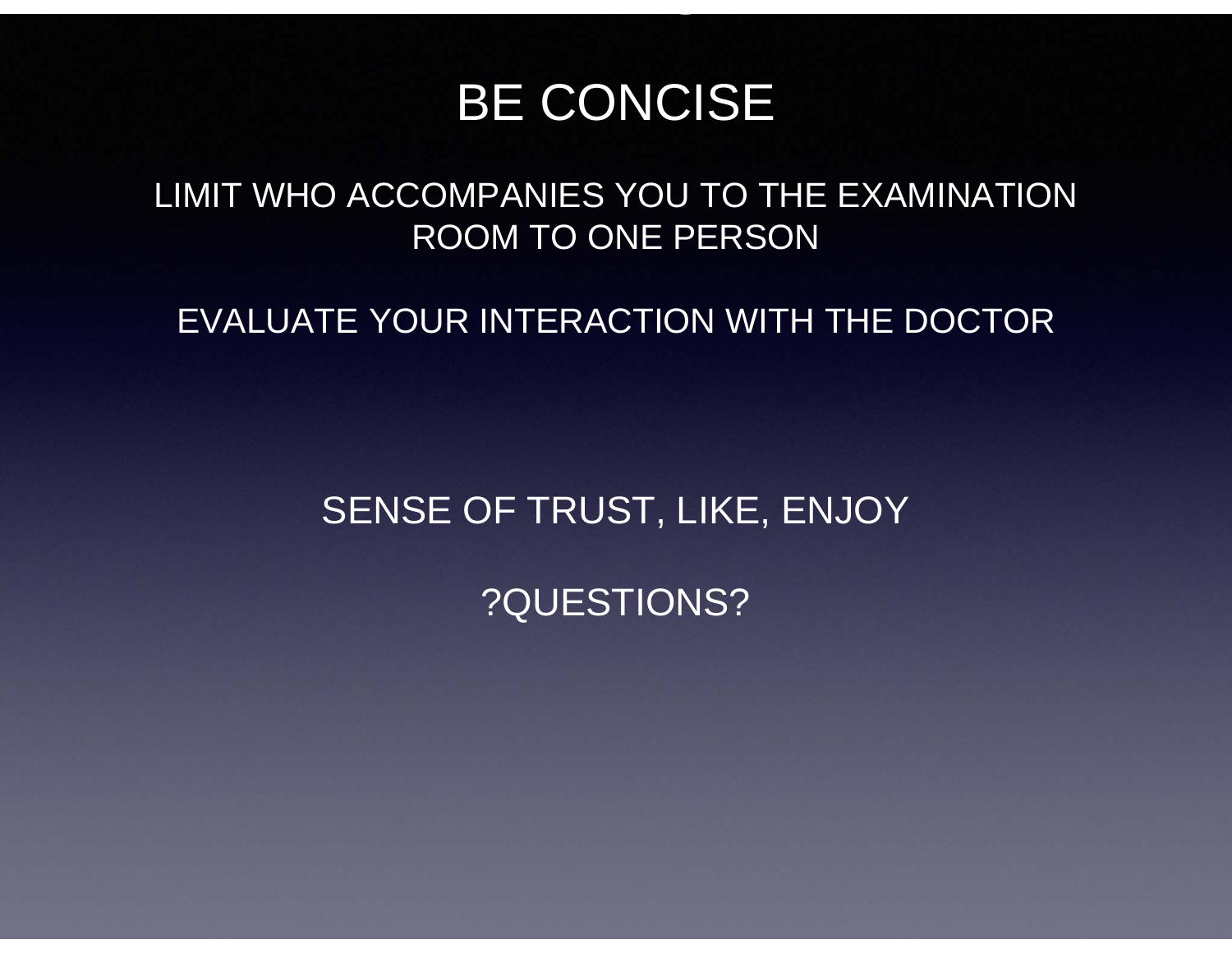# ??QUESTIONS??

WHAT IS MY DIAGNOSISTREATMENT OPTIONSBENEFITS OF EACH OPTIONANY SIDE EFFECTSDO I NEED TESTS AND WHAT WILL THEY TELL MEDESCRIBE ANY MEDICINE, HOW TO TAKE IT, SIDE **EFFECTS** DO I NEED SURGERYARE THERE OTHER WAYS TO TREAT MY CONDITIONSHOULD I CHANGE MY DAILY ROUTINE **PARTICIPATE IN YOUR CARE!!**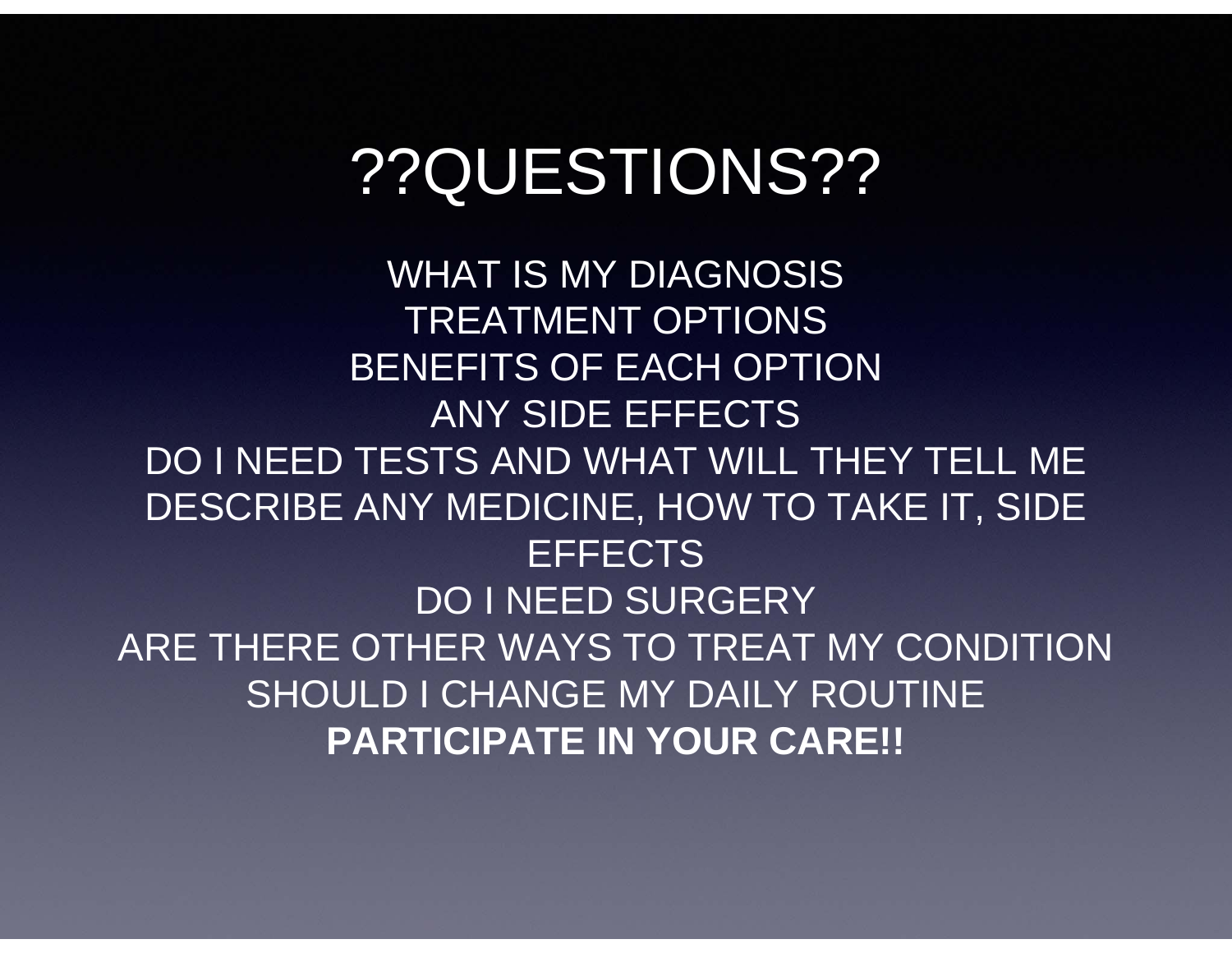# HOSPITALIZATION

EMERGENT URGENT ELECTIVE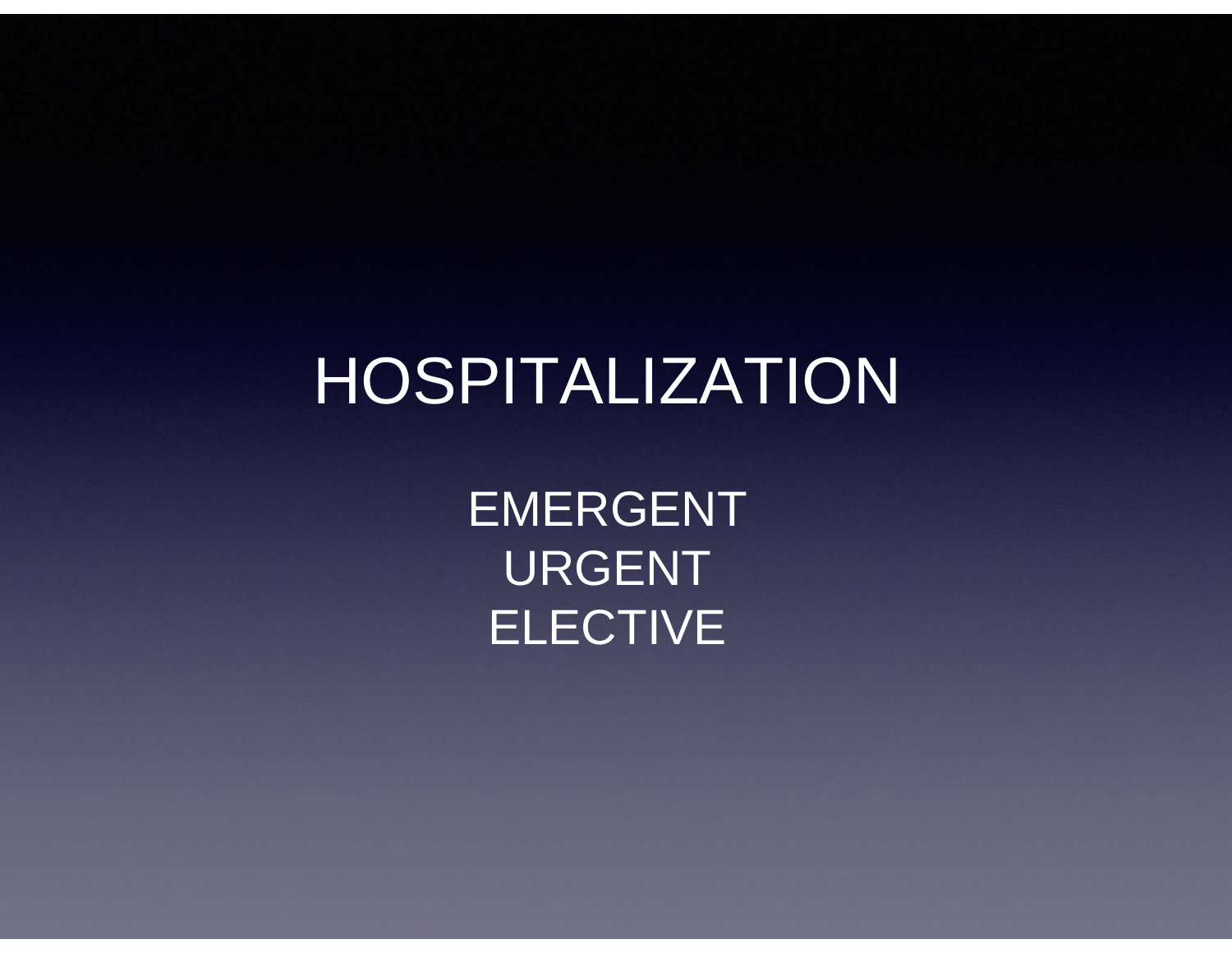### ELECTIVE ADMISSION

PRE-ADMISSION TESTING

TIME OF ARRIVAL

DIET BEFORE ADMISSION

**NPO!!!!!** 

LIST OF MEDICATIONS & ALLERGIES

LEAVE VALUABLES AT HOME

INSURANCE INFORMATION AND ID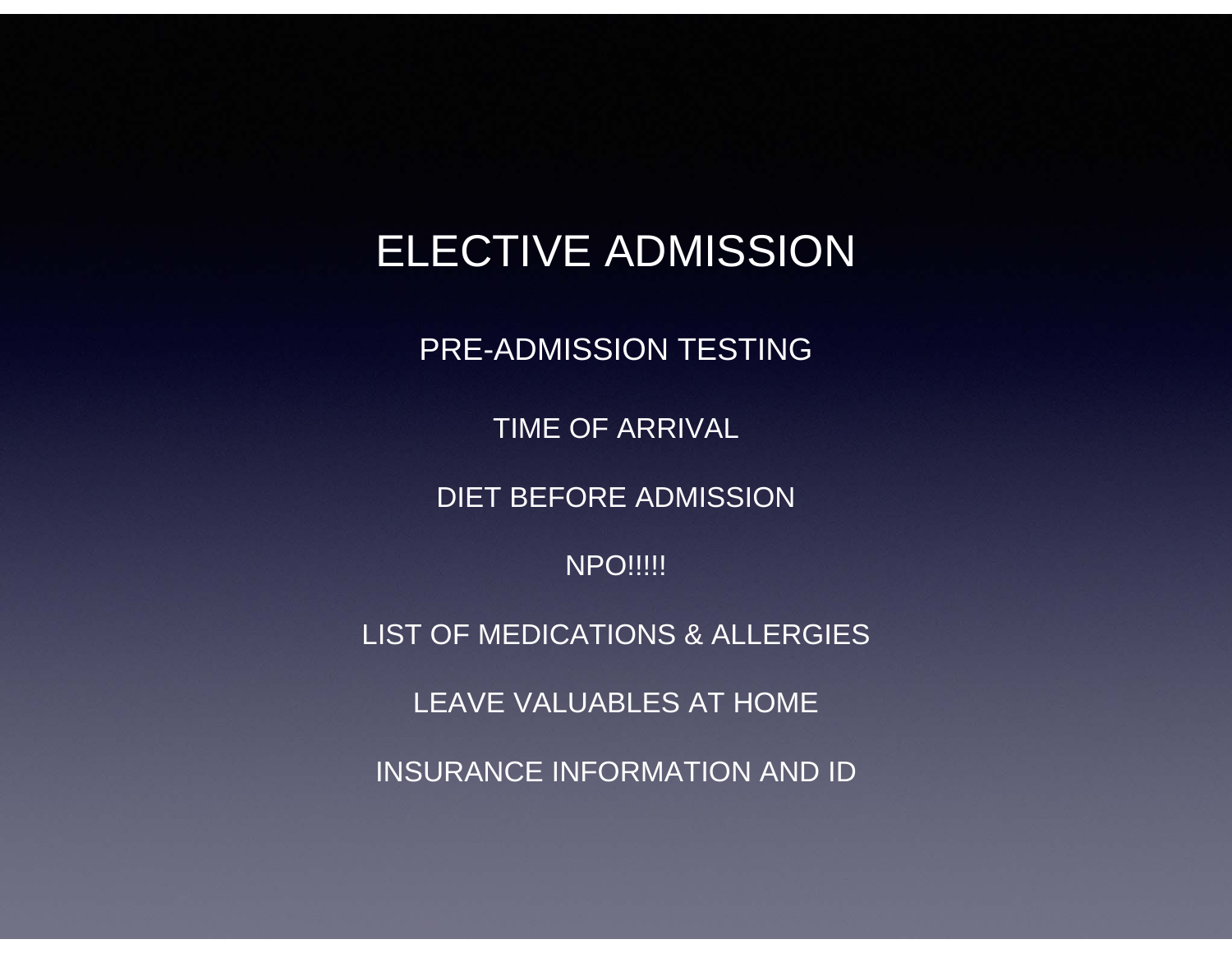SURGERY SURGICAL PERMITPREOPERATIVE EVALUATION OPERATING PREP ROOMINTO THE SURGICAL SUITE INDUCTION OF ANESTHESIA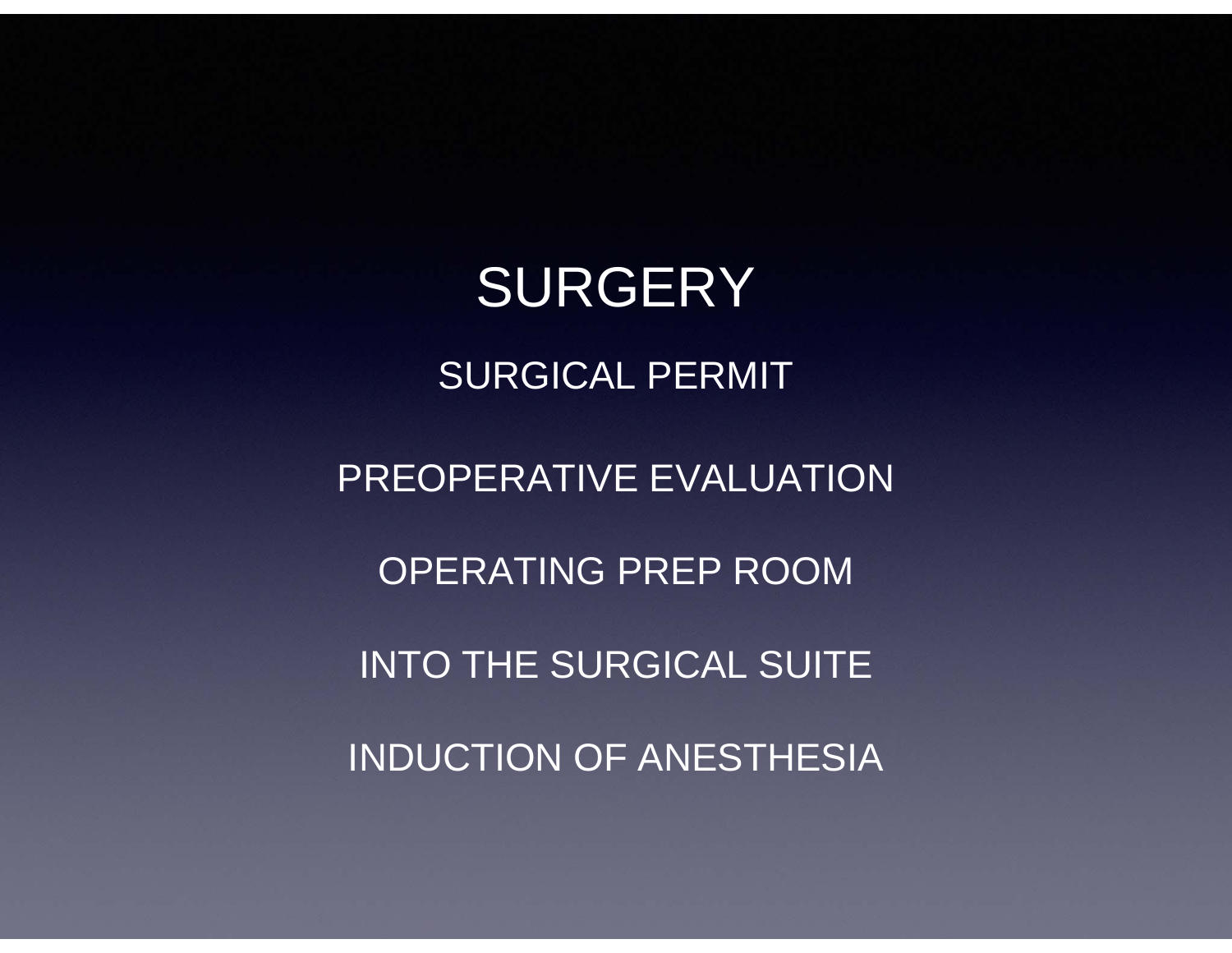# ANESTHESIA

### LOCAL

### REGIONAL SPINAL, EPIDURAL, IV BLOCK, PERI-NERVE INJECTION

### MONITORED ANESTHESIA CONTROL (MAC) TWILIGHT

GENERAL **YOU'RE OUT!!**